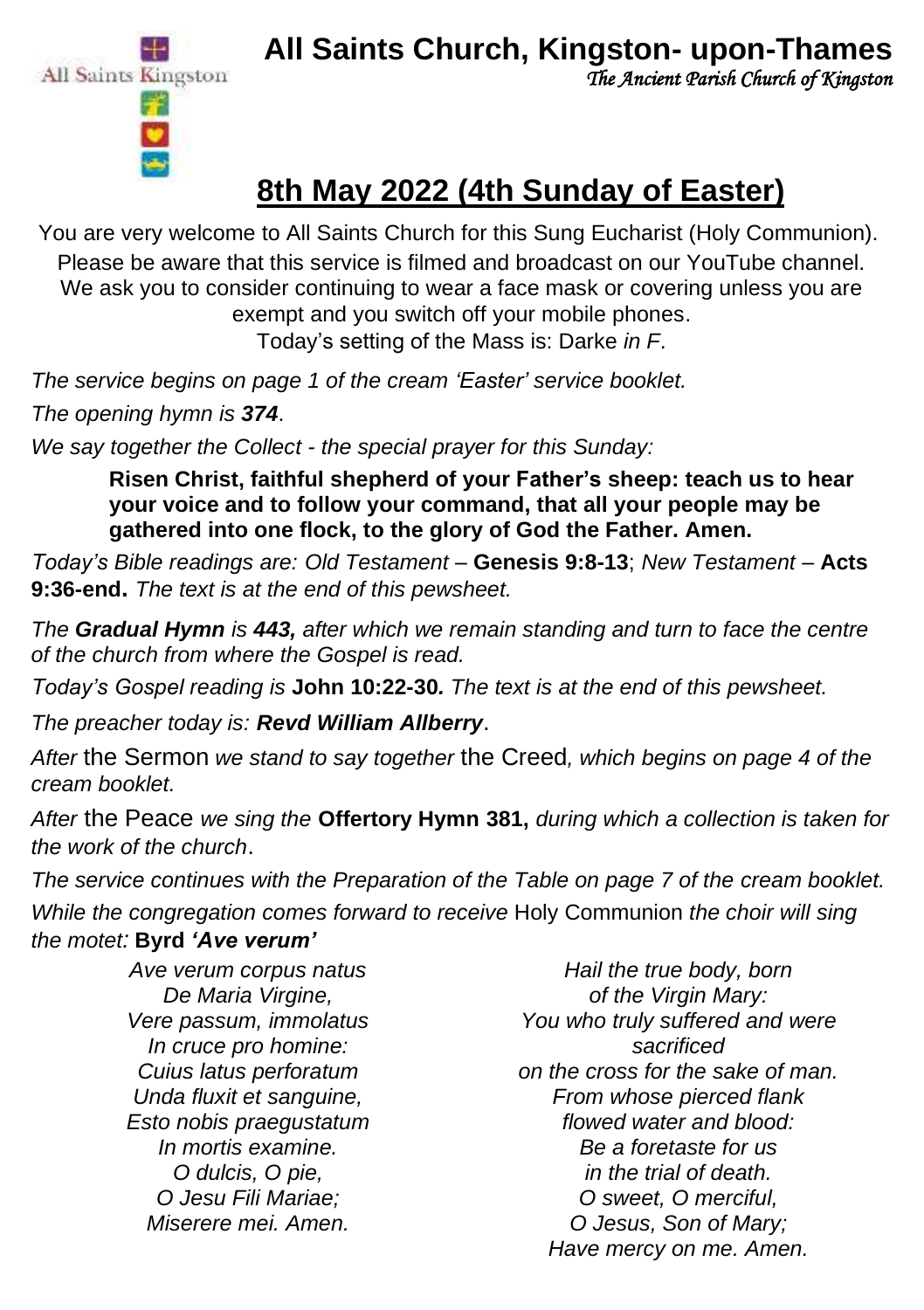#### *After Communion the Priest will say:*

Merciful Father, you gave your Son Jesus Christ to be the good shepherd, and in his love for us to lay down his life and rise again: keep us always under his protection, and give us grace to follow in his steps; through Jesus Christ our Lord. **Amen.**

## *The Final Hymn:*

1 Great is thy faithfulness, O God my Father, There is no shadow of turning with thee; Thou changest not, thy compassions, they fail not, As thou hast been Thou forever wilt be.

*Refrain: Great is thy faithfulness! Great is thy faithfulness! Morning by morning new mercies I see; All I have needed thy hand hath provided - Great is thy faithfulness, Lord, unto me!*

2 Summer and winter, and spring-time and harvest, Sun, moon and stars in their courses above, Join with all nature in manifold witness To thy great faithfulness, mercy, and love. [Refrain]

3 Pardon for sin and a peace that endureth, Thine own dear presence to cheer and to guide; Strength for today and bright hope for tomorrow, Blessings all mine, with ten thousand beside! [Refrain]

*After the service, refreshments are served in the east end of the Church. Please feel very welcome to stay and enjoy, and if you have not been to the church before, please do introduce yourself to one of the clergy or churchwardens – we'd love to meet you.*

## *Please keep your belongings with you at all times.* **NOTICES & NEWS**

**The Very Revd Andrew Nunn,** Dean of Southwark Cathedral, will be leading our morning service next Sunday, 15<sup>th</sup> May.

## **Appointment of the new Team Rector**

The three shortlisted candidates for the post of Team Rector will be interviewed in the Heritage Gallery on the morning of Wednesday 11<sup>th</sup> May.

## **The Annual Parish Meeting**

The Annual Parish Meeting will take place at 11.00am today. This is the meeting at which elections take place for the two posts of Churchwarden and for membership of the PCC.<sup>1</sup> There are four PCC vacancies this year, and four completed nominations have now been received. John and Roshan have both indicated that they are willing to stand for re-election as Churchwardens. A short meeting of the new PCC will take place immediately following the Annual Parish Meeting.

<sup>1</sup> There are actually two meetings within the Annual Parish Meeting: a) the Annual Meeting of the Parishioners, which appoints the Churchwardens and b) the Annual Parochial Church meeting, which elects the members of the PCC.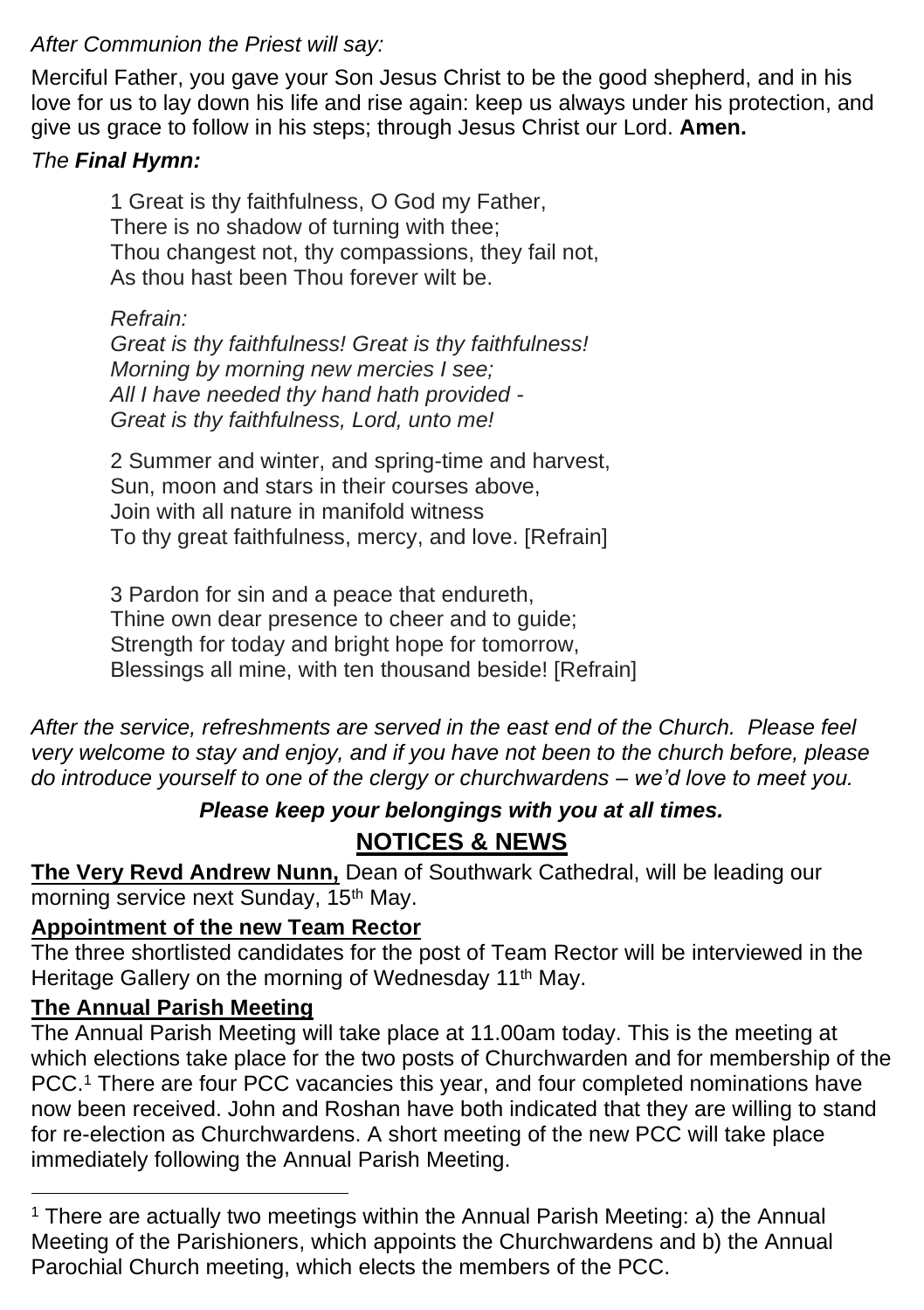## **Electoral Roll**

Only those whose names appear on the Electoral Roll of All Saints Church are able to take part in the elections to the PCC at the Annual Parish Meeting or to be nominated as a member of the PCC. A copy of the Electoral Roll is available for reference on the piano. If you would like your name to be added to the Electoral Roll, please complete and return an application form (also on the piano) ahead of today's meeting.

## **David Condry**

We understand that David is making a good recovery following his recent accident. He plans to return to his flat in Surbiton as soon as possible. It is unlikely, though, that he will be back on duty with us for some considerable time. We are extremely grateful to Matthew O'Malley for stepping in to cover for David's absence.

## **Inclusive Church**

The PCC considered the responses to the Inclusive Church consultation at its meeting on Wednesday 27<sup>th</sup> April. It was decided that the balance of opinion indicated by the responses did not provide a sufficiently strong mandate for All Saints to become registered with the Inclusive Church organisation at this time. However, it was emphasised that the PCC sincerely believes All Saints to be a thoroughly inclusive church. The matter may be revisited once the new Team Rector is in post. Many thanks to all those who submitted responses to the consultation.

#### **Listening Service**

There is a Listening Service for anyone who needs to talk in church Monday to Saturday 11.00am to 12.00 noon.

#### **Lunchtime recital:**

Our next lunchtime recital will be held on the 16th May by Svyatoslav Antipov (piano).

#### **Christian Aid representatives**

Christian Aid Week is from  $15<sup>th</sup>$  to  $23<sup>rd</sup>$  May. We still one or two volunteers to liaise with Kingston Churches Christian Aid and to organise All Saints' contribution towards this major charitable fundraising effort. Please speak to Tsetsy Kavanozova, or to one of the Churchwardens, if you might be able to help.

**Pray Time** has made a welcome return! It takes place on the first Wednesday of every month at 2.00pm, and is for babies, pre-school children and their carers. It consists of ten minutes at the altar for songs and prayers, followed by time to chat in the Café.

# **Ascension Day**

Choral Eucharist for Ascension Day will be at 7.30pm on Thursday 26<sup>th</sup> May.

#### **Mayoral Service**

The annual Mayoral Service will take place at All Saints on Sunday 12<sup>th</sup> June at 11.30am. Everyone is warmly invited to attend this historic and colourful service.

#### **Readings for 15th May 2022 9.30am: Choral Eucharist**

Acts 11:1-18; Revelation 21:1-6; John 13:31-35

Visiting Preacher: **The Very Revd Andrew Nunn,** Dean of Southwark Cathedral

#### **6.00pm**: **Choral Evensong**

Daniel 6:6-23; Mark 15:46-16:8

Visiting Preacher: *Revd Robert Stanier, Vicar of St Andrew's and St Mark's, Surbiton. and our Area Dean*